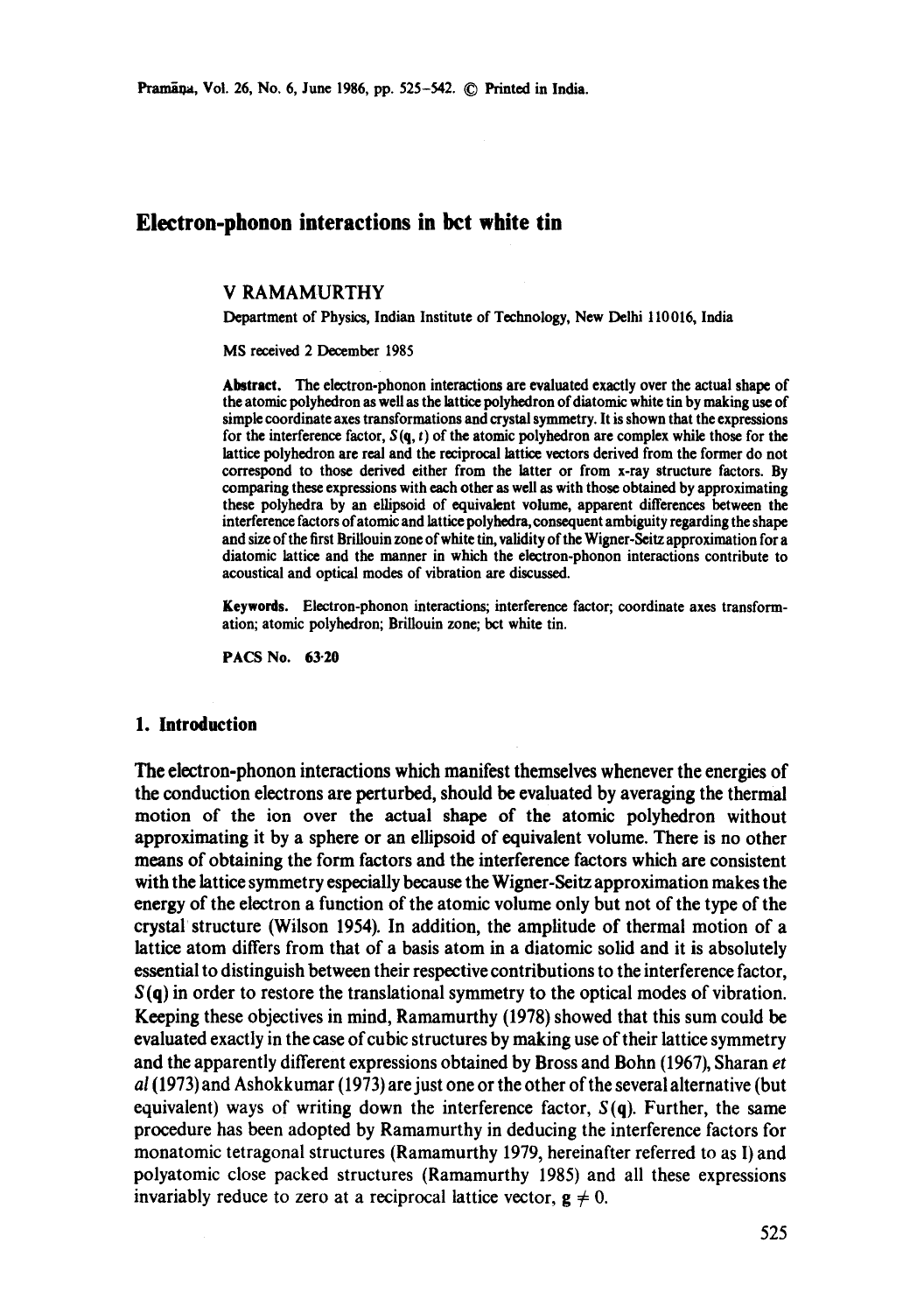The cubic close-packed structures could be viewed either as a monatomic lattice or as a triatomic lattice by referring it, respectively, to cubic or orthorhombic co-ordinate axes, the x, y and z axes of the latter being oriented along  $\lceil \overline{1}10 \rceil$ ,  $\lceil \overline{1}12 \rceil$  and  $\lceil 111 \rceil$ directions of the former. However, it was observed that the set of reciprocal lattice vectors associated with this atomic arrangement differs significantly from one axes to another, although the shape and size of the atomic polyhedron remain unaltered. Consequently, the Briliouin zone of the monatomic lattice is compatible with the atomic polyhedron whereas that of the triatomic lattice is not. Besides the latter is reduced in size by the introduction of optical modes of vibration. It appears as though the basis atoms of a polyatomic lattice alter the shape and size of the Brillouin zone and hence destroy its compatibility with the atomic polyhedron. On the other hand, contributions from the umklapp processes to different modes of vibration should be summed over a set of reciprocal lattice vectors which is consistent with the latter. It is therefore necessary to understand the dependence of the shape and size of the Brillouin zone on the number of atoms associated with a lattice point and the manner in which it is linked with the reciprocal lattice. For this purpose, the exact evaluation of the interference factors associated with the atomic polyhedron as well as the lattice polyhedron, which is the Wigner-Seitz cell around a lattice point, of bet white tin is described in this paper. The correct link between the Brillouin zone of diatomic bet lattice and its polyhedra is established by comparing the reciprocal lattice vectors which reduce either of the expressions for  $S(q)$  to zero with those obtained from x-ray structure factors.

#### 2. **Theory**

When the band structure effects and the exchange as well as the correlation effects associated with the conduction electrons present in the atomic polyhedron are taken into account through appropriate effective mass and screening function (Ramamurthy and Rajendraprasad 1982), respectively and the effect of the thermal motion of the ion, represented by the phonon wavevector, q, is evaluated exactly over these electrons, treating them as free, the interference factor,  $S(q)$  is given by

$$
S(\mathbf{q}) = \int_{\Omega} \exp(i\mathbf{q}\cdot\mathbf{r}) d\Omega/\Omega, \tag{1}
$$

where  $\Omega$  is the volume of the atomic polyhedron. This expression could be reduced, by making use of some vector identities involving  $\nabla$  (see equation (2) in I) and Gauss' divergence theorem, to the following forms:

$$
S_2(q) = \frac{(\sigma_x + \sigma_y + \sigma_z)}{\Omega(q_x + q_y + q_z)},
$$
\n(2a)

$$
S_3(q) = \frac{(q_x \sigma_x + q_y \sigma_y + q_z \sigma_z)}{\Omega(q_x^2 + q_y^2 + q_z^2)}.
$$
 (2b)

Here  $\sigma_x$ ,  $\sigma_y$  and  $\sigma_z$  are the Cartesian components of  $\sigma$  defined by

$$
\sigma = \frac{1}{i} \int_{s} \exp(i\mathbf{q} \cdot \mathbf{r}) \, \mathrm{d}\mathbf{s},\tag{3}
$$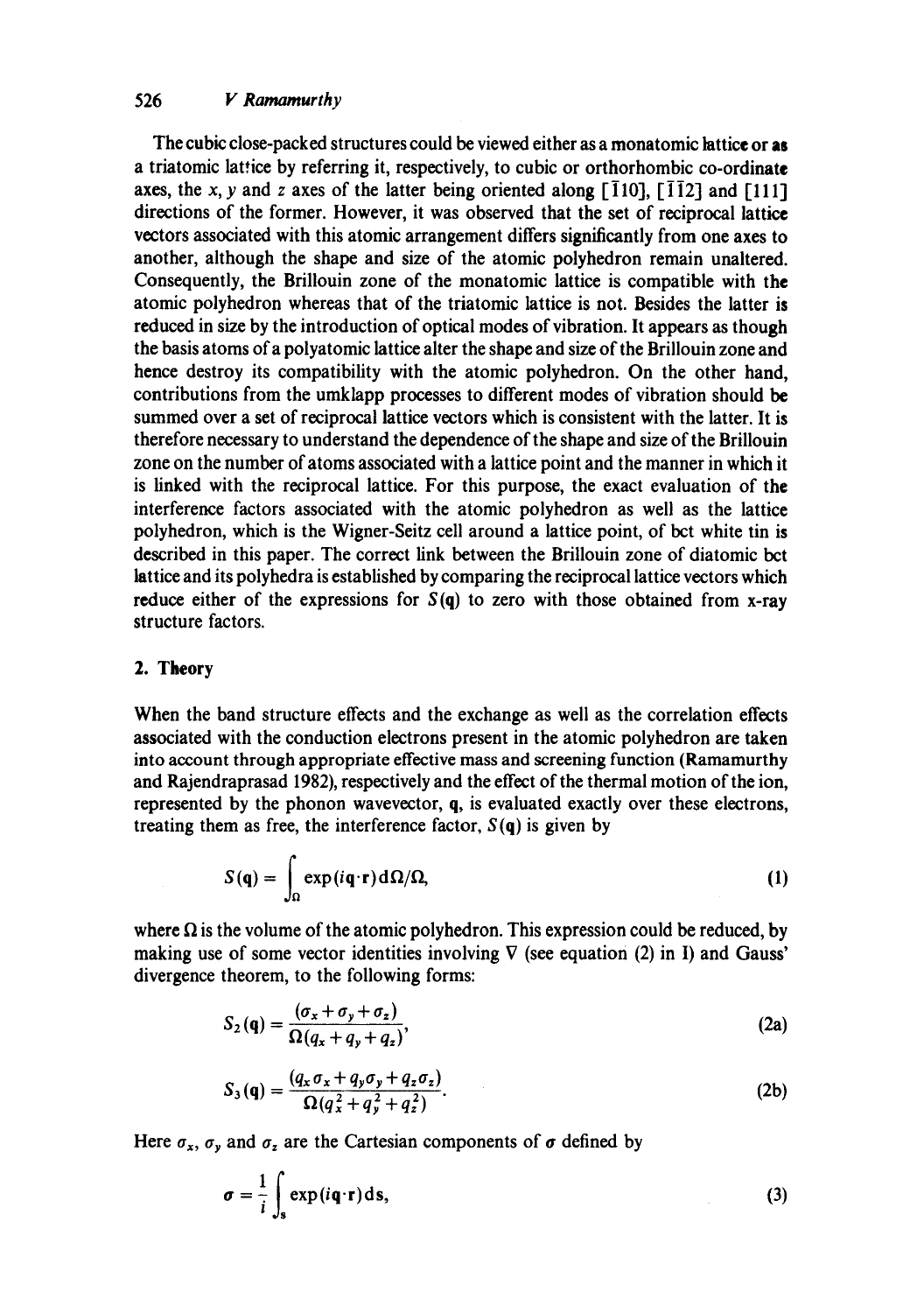**where** the integration is over the surface of the atomic polyhedron and hence has to be evaluated separately for each crystal structure. This integral is evaluated in the case of diatomic white tin by exploiting its lattice symmetry in the next section.

### **3. Evaluation of the interference factors**

## 3.1 *Lattice polyhedron of diatomic white tin*

The atomic positions of white tin are represented by two identical, interpenetrating bct lattices with axial ratio,  $t < 1$ . One of these lattices is generated from the other by a basis vector,  $\mathbf{b} = (a/4) (2\hat{i} + t\hat{k})$  where a and c are the lattice parameters,  $t = c/a$  and  $\hat{i}, \hat{j}, \hat{k}$  are the unit vectors along  $x, y, z$  directions. The lattice polyhedron which is formed by perpendicular planes bisecting the lines joining an atom with its first, second and third nearest neighbour atoms located on the same lattice (the intervening basis atoms located on the other lattice being ignored) is shown in figure 1(a). It is a tetrakaidecahedron consisting of a pair of (004) square faces and two pairs of ((400)) rhombic faces of sides (a/4)  $(2-t^2)\sqrt{2}$  and (c/4)  $(1+t^2)^{\frac{1}{2}}$  respectively, as well as four pairs of irregular ((222)) hexagonal faces. Each of the former two has one side common with the latter. Each pair of the latter contributes to all components of  $\sigma$  whereas that of the former contributes to one or the other component. Nevertheless the symmetry associated with the lattice polyhedron reduces the evaluation of  $\sigma$  to that of contributions from a pair of hexagonal faces and rhombic faces to  $\sigma_x$  and that from the square faces to  $\sigma_z$ . Since this polyhedron is identical in shape and size with the atomic polyhedron of monatomic bct lattice with  $t < 1$ , described in I, except for the fact that the Miller indices of the faces of the former are obtained by doubling those of the latter, the evaluation of the integral, in either case, yields the same expressions for  $\sigma_x$ ,  $\sigma_y$  and  $\sigma_z$  as those given in §3.2 of I, but these are not reproduced here.

## 3.2 *Atomic polyhedron of diatomic white tin*

The atomic polyhedron which is formed by perpendicular planes bisecting the lines joining an atom of white tin with its first, second, third and fourth nearest neighbour atoms (without bothering about the lattice on which they are located) is shown in figure l(b). It is an octakaidecahedron consisting of a pair of (004) square faces and four pairs of ((222)) isosceles triangular faces of sides  $a(4-3t^2)/8$  and  $c(4+10t^2)^{\frac{1}{2}}/16$ , respectively, as well as incomplete sets of four ((201)) irregular decagonal faces and four ((023)) irregular hexagonal faces which intersect either x or y axis at  $\pm$  (a/4) where a and c are the lattice parameters and  $t = c/a$ . All these faces contribute to  $\sigma_z$ , decagonal and hexagonal faces contribute either to  $\sigma_x$  or  $\sigma_y$  whereas the square and triangular faces contribute to neither and both components, respectively. However, the symmetry associated with the atomic polyhedron reduces the evaluation of  $\sigma$  to that of contributions from a pair of square faces, two pairs of triangular faces, a decagonal face and a hexagonal face to  $\sigma_z$ . Since the square faces are perpendicular to z axis, their contribution to  $\sigma_z$  could be written as

$$
\sigma_z(004) = \left[\frac{\exp(i q_z z)}{i}\right]_{-c/2}^{c/2} \int_{-d'}^{d'} \int_{-d'}^{d'} \exp(i q_x x) \exp(i q_y y) \, \mathrm{d} s_z, \tag{4}
$$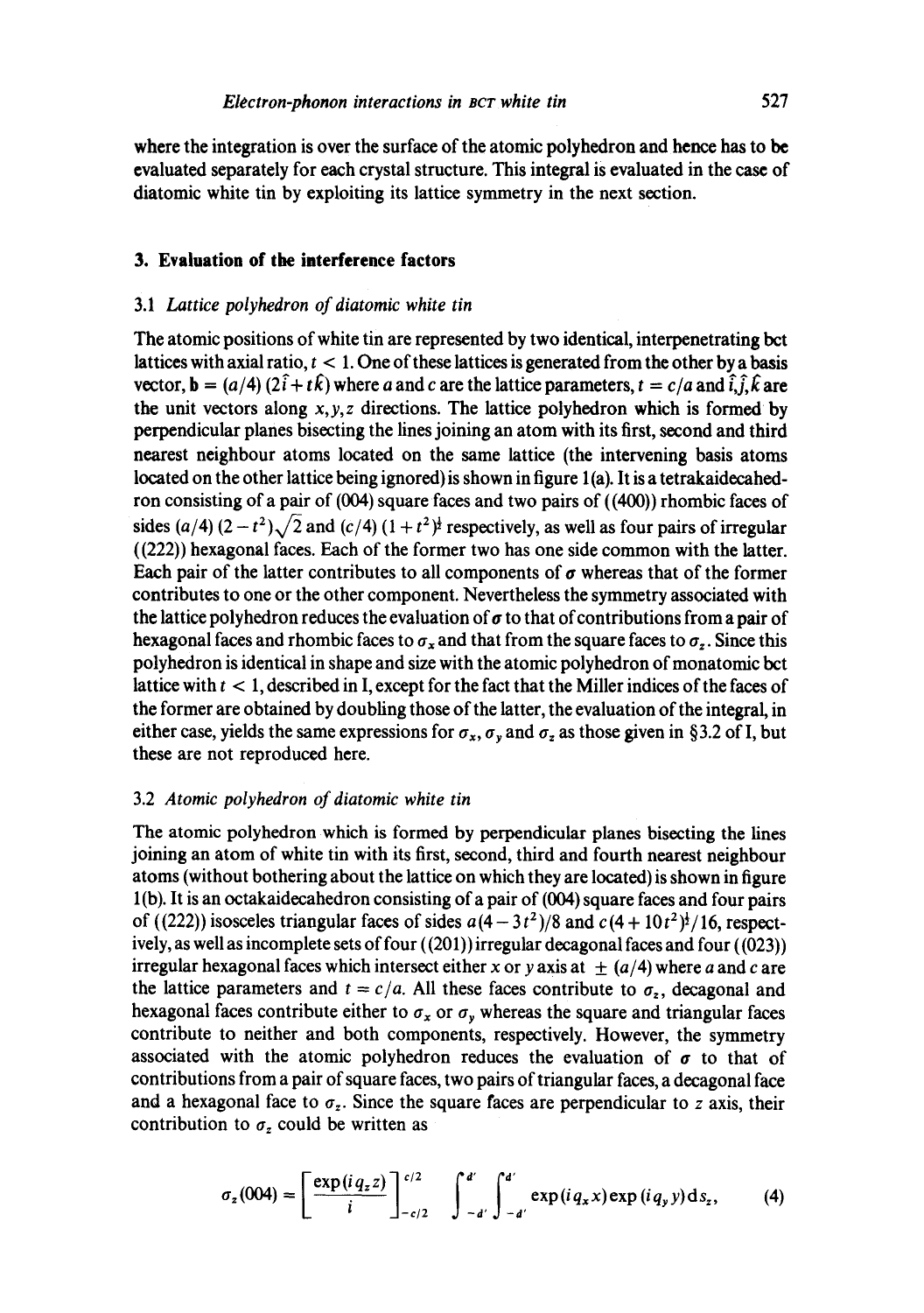

Figure 1. (a) Lattice polyhedron and (b) atomic polyhedron of diatomic white tin referred to tetragonal co-ordinate axes. O, O and triple integers denote the centre and Miller indices of each face. (004) and ((222)) faces are common to both polyhedra.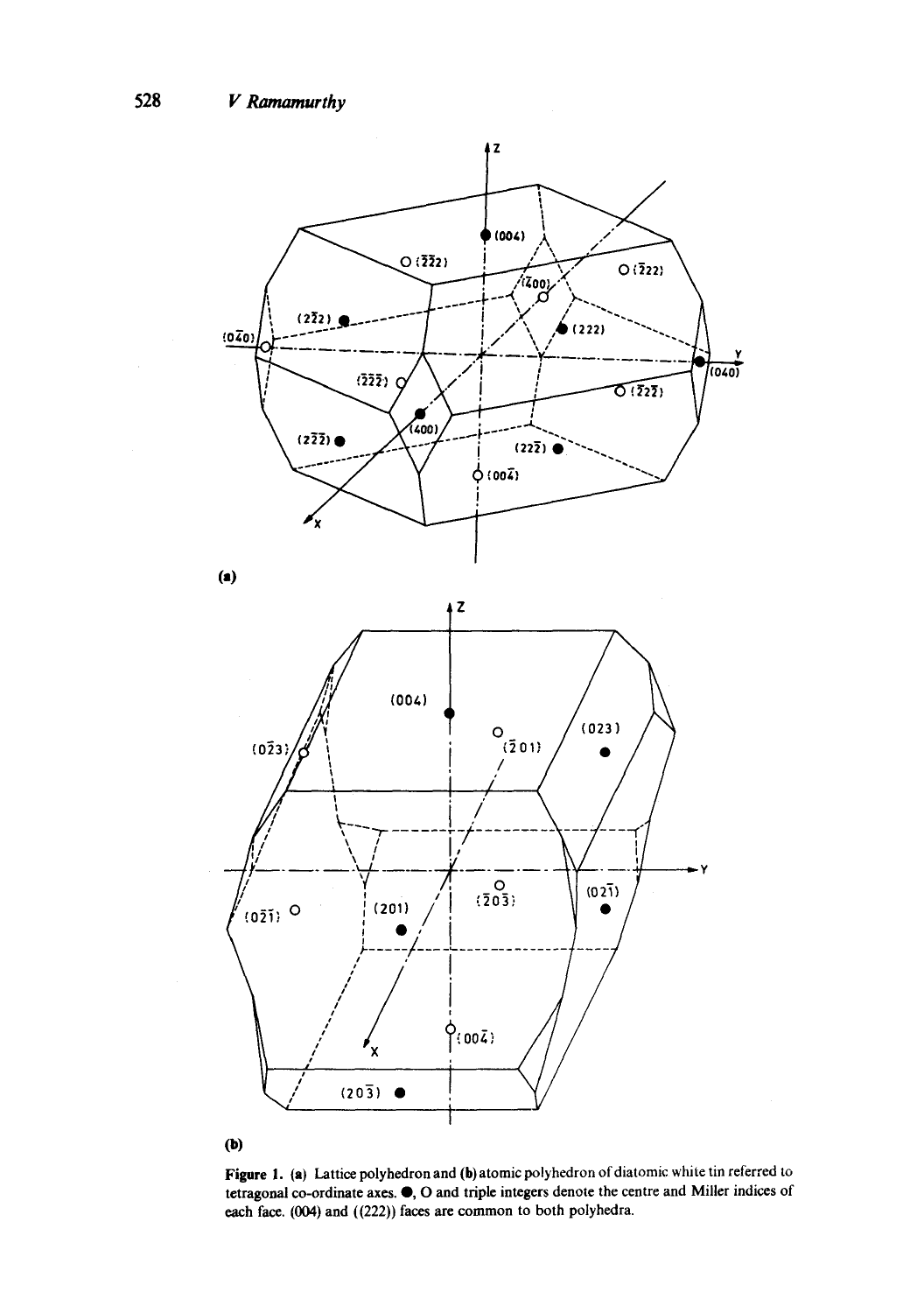where  $d' = a(4-3t^2)/16$ . This integral is evaluated to obtain

$$
\sigma_z(004) = 8\sin(q_z c/2)\sin(q_x d')\sin(q_y d')/q_x q_y. \tag{5}
$$

Further, the co-ordinate axes transformation

$$
Z = \frac{(x+y+tz)}{\sqrt{(2+t^2)}}; \quad X = \frac{(y-x)}{\sqrt{2}} \quad \text{and} \quad Y = \frac{(t(2z/t-x-y))}{\sqrt{2(2+t^2)}} \tag{6}
$$

with positive and negative x, y respectively orients (222) and ( $\bar{2}\bar{2}2$ ) pairs of triangular faces perpendicular to Z axis. Hence their contributions could be expressed as

$$
\sigma_z(222) = \left[\frac{\exp[i(tq_z+q_x+q_y)Z]}{i}\right]_{-a/4}^{a/4}
$$
  
 
$$
\times \int_{e}^{e'} \int_{-e}^{e} \exp[i(q_y-q_x)X] \exp[i(2q'_z-q_x-q_y)Y] \, ds_z \tag{7}
$$

**and** 

$$
\sigma_z(\bar{2}\bar{2}2) = \left[\frac{\exp[i(tq_z - q_x - q_y)Z]}{i}\right]_{-a/4}^{a/4}
$$
  
 
$$
\times \int_{-e'}^{-e} \int_{-e}^{e} \exp[-i(q_y - q_x)X] \exp[i(2q'_z + q_x + q_y)Y] ds_z, (8)
$$

where  $e = at^2/16$ ,  $e' = 3e$  and  $q'_i = (q_i/t)$ . The evaluation of these integrals yields

$$
\sigma_z(222) = \left[ \frac{4 \exp[i(t q_x + q_x + q_y)a/4]}{it(2q'_z - 3q_x + q_y)(2q'_z + q_x - 3q_y)} \right\{ \exp[i(q_y - q_x)e'] - \exp[i(q_y - q_x)e] \left( \cos[(2q'_z - q_x - q_y)e] \right) + \frac{2i(q_y - q_x)\sin[(2q'_z - q_x - q_y)e]}{(2q'_z - q_x - q_y)} \right) + \text{(complex conjugate)} \tag{9}
$$

and

$$
\sigma_z(\bar{2}\bar{2}2) = \left[ \frac{4 \exp[i(tq_z - q_x - q_y)a/4]}{it(2q'_z + 3q_x - q_y)(2q'_z - q_x + 3q_y)} \right\{ \exp[i(q_y - q_x)e'] - \exp[i(q_y - q_x)e] \left( \cos[(2q'_z + q_x + q_y)e] + \frac{2i(q_y - q_x)\sin[(2q'_z + q_x + q_y)e]}{(2q'_z + q_x + q_y)} \right) \right\}
$$
\n
$$
+ \left( \text{complex conjugate} \right) \left[ \tag{10} \right]
$$

The corresponding contributions from ( $2\bar{2}2$ ) and ( $\bar{2}22$ ) triangular faces could easily be

529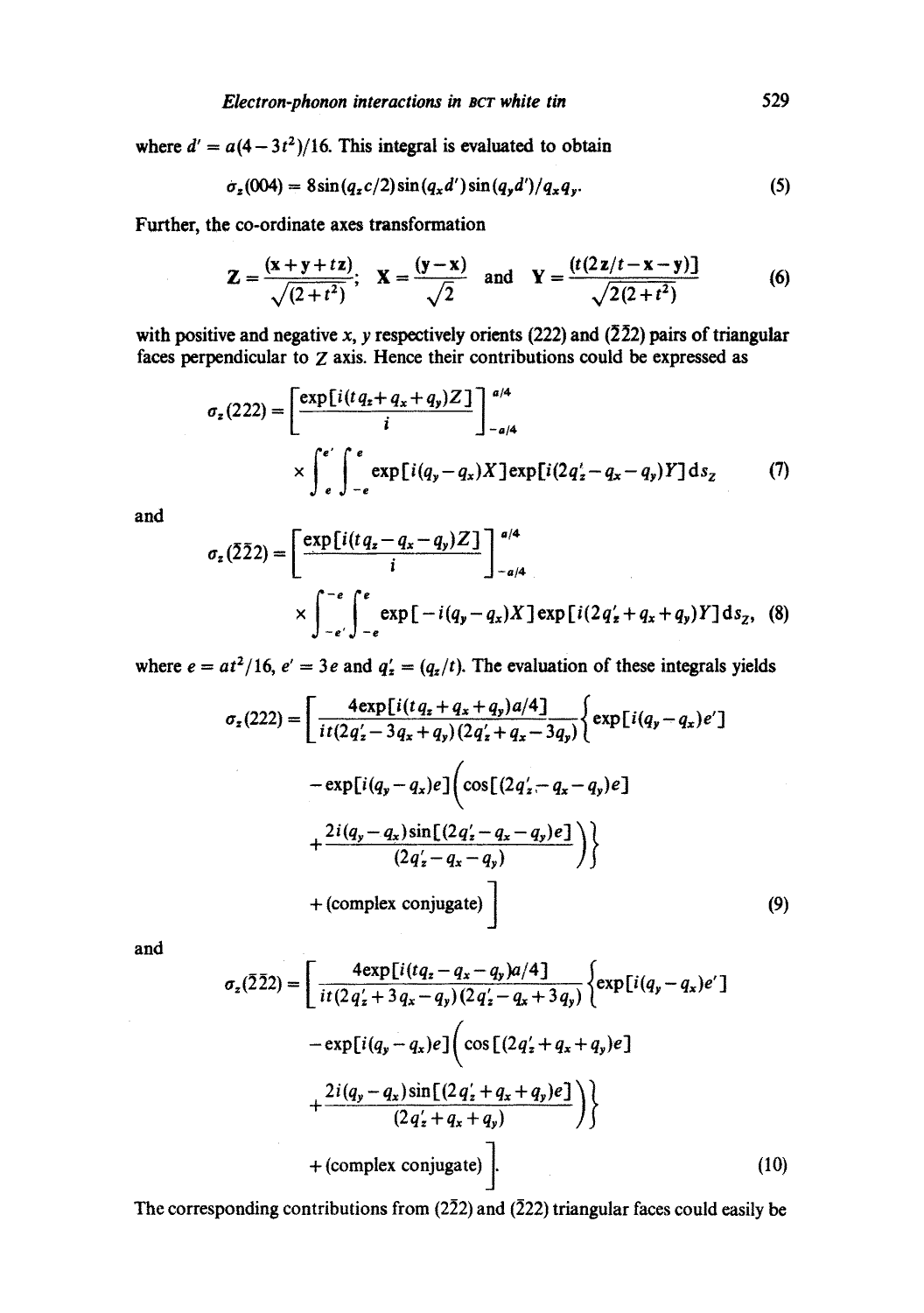written as follows by substituting  $-q_y$  for  $q_y$  in (9) and (10):

$$
\sigma_z(2\bar{2}2) = \left[ \frac{4 \exp[i(tq_z + q_x - q_y)a/4]}{it(2q'_z - 3q_x - q_y)(2q'_z + q_x + 3q_y)} \right\{ \exp[-i(q_x + q_y)e'] - \exp[-i(q_x + q_y)e] \left( \cos[(2q'_z - q_x + q_y)e] \right) - \frac{2i(q_x + q_y)\sin[(2q'_z - q_x + q_y)e]}{(2q'_z - q_x + q_y)} \right) \}
$$
\n
$$
+ \left( \text{complex conjugate} \right) \right]
$$
\n(11)

*and* 

$$
\sigma_z(222) = \left[ \frac{4 \exp[i(tq_x - q_x + q_y)a/4]}{it(2q'_x + 3q_x + q_y)(2q'_z - q_x - 3q_y)} \left\{ \exp[-i(q_x + q_y)e'] - \exp[-i(q_x + q_y)e] \left( \cos[(2q'_x + q_x - q_y)e] \right) \right. \right. \\ \left. - \frac{2i(q_x + q_y)\sin[(2q'_x + q_x - q_y)e]}{(2q'_x + q_x - q_y)} \right) \right\}
$$
\n
$$
+ \text{(complex conjugate)} \left]. \tag{12}
$$

On the other hand, the co-ordinate axes transformation

$$
\mathbf{Z} = \sin \theta (t \mathbf{z}/2 + \mathbf{x}), \quad \mathbf{X} = \cos \theta (\mathbf{x} - 2\mathbf{z}/t) \quad \text{and} \quad \mathbf{Y} = \mathbf{y}
$$
 (13)

rotates z and x axes through an angle  $\theta = \tan^{-1}(2/t)$  about y axis and orients the (201) decagonal face perpendicular to  $Z$  axis. Its contribution is therefore given by

$$
\sigma_z(201) = \left[\frac{\exp[i(tq_z/2 + q_x)Z]}{i}\right]^{a/4}
$$
  
 
$$
\times \int_{-e'}^{e'} \int_{-a'}^{a'} \exp[i(q_x - 2q'_z)X] \exp(iq_y Y) ds_z, \qquad (14)
$$

where  $a' = a(2 + t^2)/8$ . This integral is evaluated to arrive at the expression

$$
\sigma_z(201) = \frac{4 \exp[i(tq_z + 2q_x)a/8]}{it} \left( \left\{ \cos(q_y a') - \cos\left[\frac{q_y a}{4}\right] \cos[(2q'_z - q_x)2e] \right.\right.\left. + \left(\frac{2q'_z - q_x}{q_y}\right) \sin\left[\frac{q_y a}{4}\right] \sin[(2q'_z - q_x)2e] \right\} / \left\{ (2q'_z - q_x)^2 - q_y^2 \right\}\left. + \left\{ 3\left(\cos\left[\frac{q_y a}{4}\right] \cos[(2q'_z - q_x)2e] - \cos(q_y d') \cos[(2q'_z - q_x)e'] \right) \right.\right.\left. - \left(\frac{2q'_z - q_x}{q_y}\right) \left(\sin\left[\frac{q_y a}{4}\right] \sin[(2q'_z - q_x)2e] \right.\right)
$$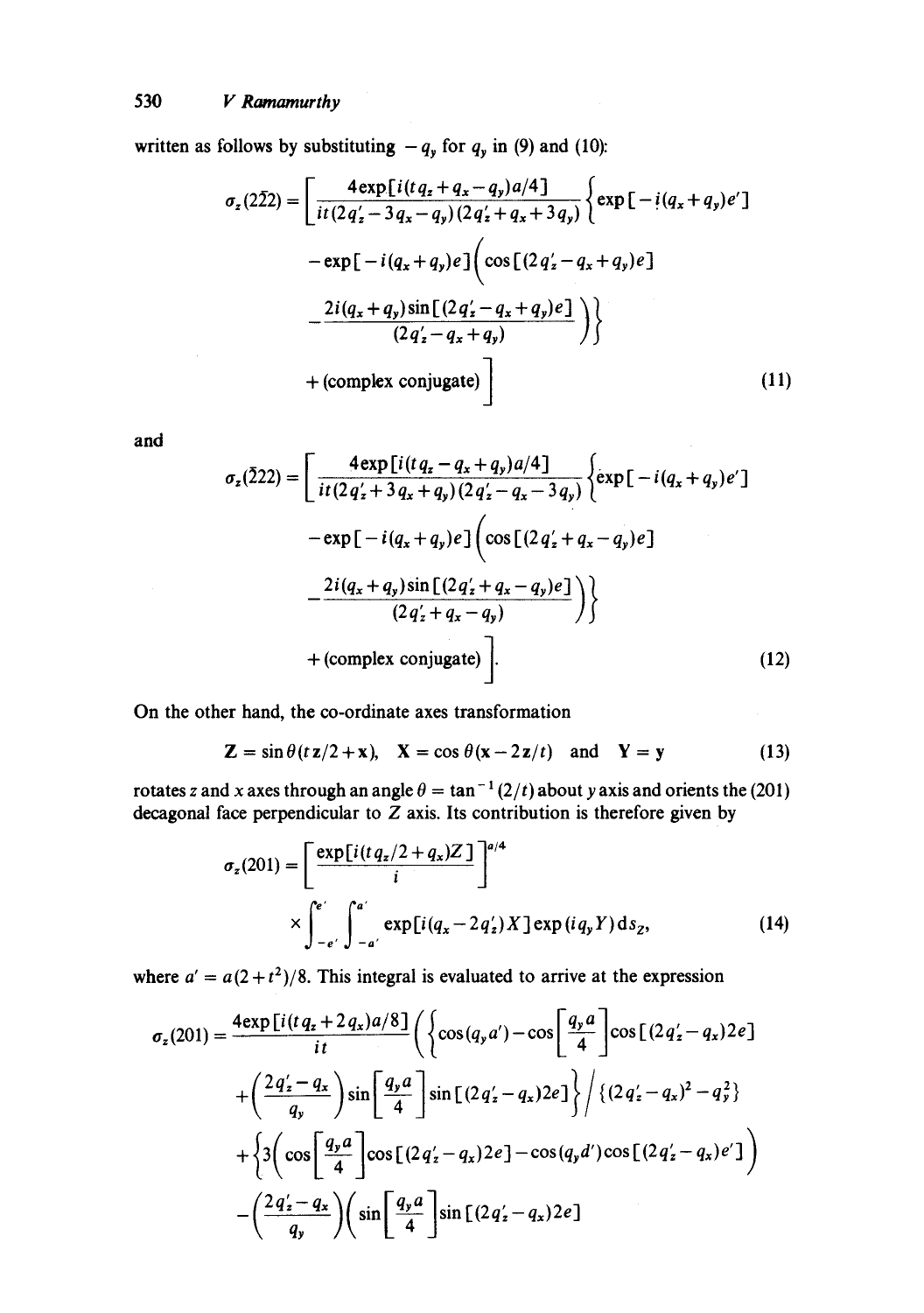*Electron-phonon interactions in Bcr white tin* 531

$$
-\sin{(q_yd')}\sin{\left[(2q'_z-q_x)e'\right]}\bigg)\bigg\}\bigg/\{(2q'_z-q_x)^2-(3q_y)^2\}\bigg).
$$
 (15)

The corresponding contributions from  $(201)$ ,  $(021)$  and  $(021)$  decagonal faces could be expressed as follows by substituting  $-q_x$  for  $q_x$  in (15), by interchanging  $-q_x$  with  $q_y$ and  $-q_y$  in the complex conjugate of (15):

$$
\sigma_{z}(\bar{2}01) = \frac{4 \exp[i(t q_{z} - 2 q_{x})a/8]}{it} \left( \left\{ \cos (q_{y} a') - \cos \left[ \frac{q_{y} a}{4} \right] \cos [(2 q'_{z} + q_{x}) 2 e] + \left( \frac{2 q'_{z} + q_{x}}{q_{y}} \right) \sin \left[ \frac{q_{y} a}{4} \right] \sin [(2 q'_{z} + q_{x}) 2 e] \right\} / \left\{ (2 q'_{z} + q_{x})^{2} - q_{y}^{2} \right\} + \left\{ 3 \left( \cos \left[ \frac{q_{y} a}{4} \right] \cos [(2 q_{z} + q_{x}) 2 e] - \cos (q_{y} d') \cos [(2 q'_{z} + q_{x}) e'] \right) - \left( \frac{2 q'_{z} + q_{x}}{q_{y}} \right) \left( \sin \left[ \frac{q_{y} a}{4} \right] \sin [(2 q'_{z} + q_{x}) 2 e] - \sin (q_{y} d') \sin [(2 q'_{z} + q_{x}) e'] \right) \right\} / \left\{ (2 q'_{z} + q_{x})^{2} - (3 q_{y})^{2} \right\} \right), \qquad (16)
$$

$$
\sigma_z(02\bar{1}) = \frac{4 \exp[-i(tq_z - 2q_y)a/8]}{-it} \left( \left\{ \cos(q_x a') - \cos\left[\frac{q_x a}{4}\right] \cos[(2q'_z + q_y)2e] \right.\right.
$$
  
+  $\left(\frac{2q'_z + q_y}{q_x}\right) \sin\left[\frac{q_x a}{4}\right] \sin[(2q'_z + q_y)2e] \right\} / \left\{ (2q'_z + q_y)^2 - q_x^2 \right\}$   
+  $\left\{ 3 \left( \cos\left[\frac{q_x a}{4}\right] \cos[(2q'_z + q_y)2e] - \cos(q_x d') \cos[(2q'_z + q_y)e'] \right) \right\}$   
-  $\left(\frac{2q'_z + q_y}{q_x}\right) \left( \sin\left[\frac{q_x a}{4}\right] \sin[(2q'_z + q_y)2e] \right]$   
-  $\sin(q_x d') \sin[(2q'_z + q_y)e'] \right) \right\} / \left\{ (2q'_z + q_y)^2 - (3q_x)^2 \right\}$  (17)

*and* 

$$
\sigma_z(0\bar{2}\bar{1}) = \frac{4\exp\left[-i(tq_z + 2q_y)a/8\right]}{-it} \left( \left\{ \cos\left(q_x a'\right) - \cos\left[\frac{q_x a}{4}\right] \cos\left[(2q'_z - q_y)2e\right] \right.\right.\left. + \left(\frac{2q'_z - q_y}{q_x}\right) \sin\left[\frac{q_x a}{4}\right] \sin\left[(2q'_z - q_y)2e\right] \right\} / \left\{ (2q'_z - q_y)^2 - q_x^2 \right\}\left. + \left\{ 3\left(\cos\left[\frac{q_x a}{4}\right] \cos\left[(2q'_z - q_y)2e\right] - \cos(q_x d') \cos\left[(2q'_z - q_y)e'\right] \right) \right.\left. - \left(\frac{2q'_z - q_y}{q_x}\right) \left(\sin\left[\frac{q_x a}{4}\right] \sin\left[(2q'_z - q_y)2e\right] \right.\left. - \sin\left(q_x d'\right) \sin\left[(2q'_z - q_y)e'\right] \right) \right\} / \left\{ (2q'_z - q_y)^2 - (3q_x)^2 \right\} \right). \tag{18}
$$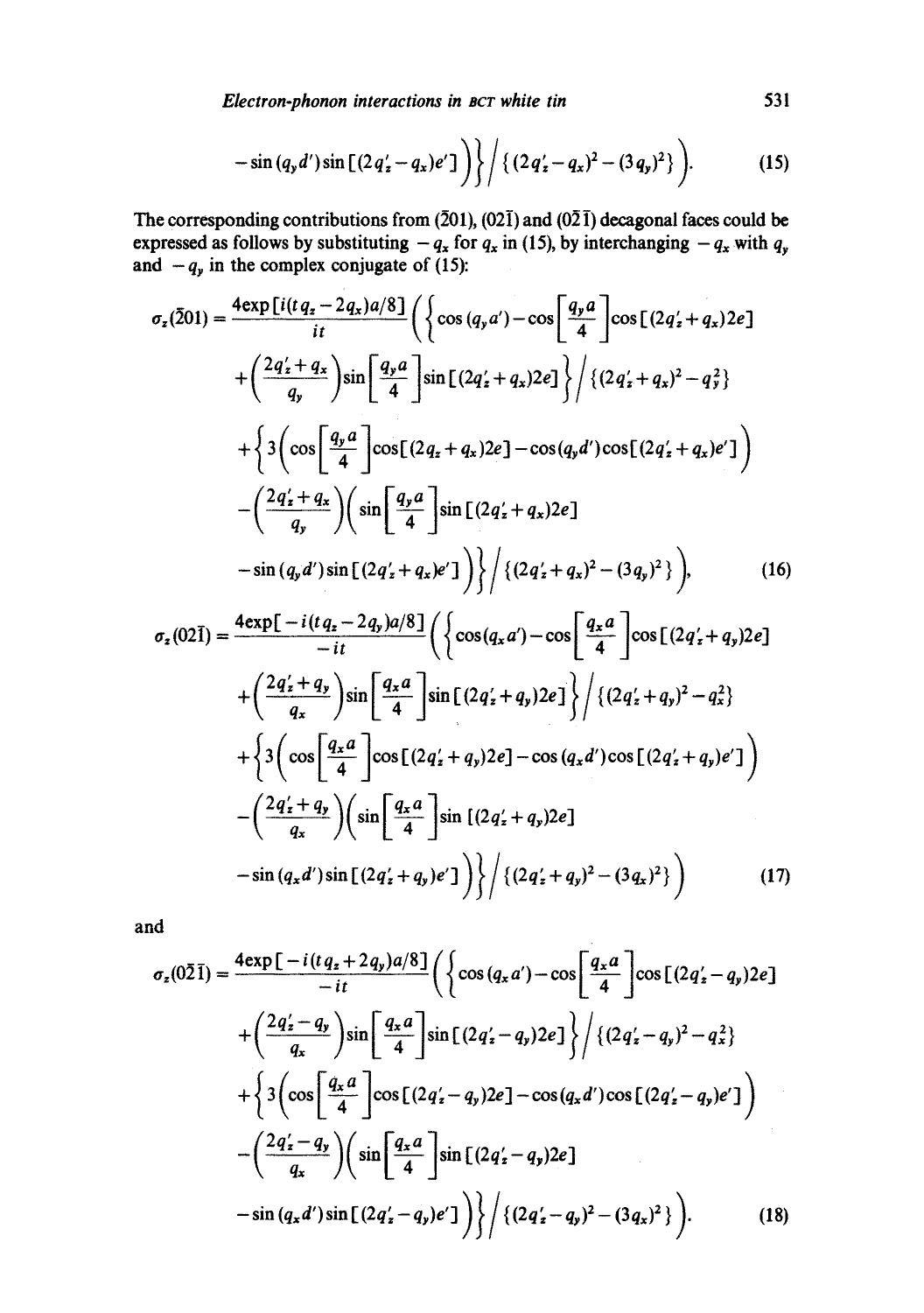Making use of the co-ordinate axes transformation

$$
\mathbf{Z} = \sin \theta' \left( \frac{3}{2} t \mathbf{z} + \mathbf{y} \right), \quad \mathbf{X} = \mathbf{x} \quad \text{and} \quad \mathbf{Y} = \cos \theta' \left( \mathbf{y} - 2 \mathbf{z} / 3t \right) \tag{19}
$$

which rotates y and z axes through an angle  $\theta' = \tan^{-1}(2/3t)$  about x axis and orients the (023) hexagonal face perpendicular to Z axis, its contribution to  $\sigma_z$  is expressed as

$$
\sigma_{z}(023) = \left[\frac{\exp\left\{i(\frac{3}{2}t q_{z} + q_{y})Z\right\}}{i}\right]^{a/4} \times \int_{-b'}^{b'} \int_{-e'}^{e'} \exp\left(i q_{x} X\right) \exp\left\{i(q_{y} - 2 q_{z}/3t) Y\right\} \mathrm{d} s_{z},\tag{20}
$$

where  $b' = a(2-t^2)/8$ . The evaluation of this integral yields

$$
\sigma_z(023) = \left(\frac{4 \exp \left[i(3t q_x + 2q_y)a/8\right]}{it \left[(3q_y - 2q_z')^2 - q_x^2\right]}\right)
$$
  
 
$$
\times \left\{\cos (q_x b') - \cos (q_x d') \cos \left[(3q_y - 2q_z')e\right] + \left(\frac{3q_y - 2q_z'}{q_x}\right) \sin (q_x d') \sin \left[(3q_y - 2q_z')e\right]\right\}.
$$
 (21)

The corresponding contributions from  $(0\overline{2}3)$ ,  $(20\overline{3})$  and  $(\overline{2}0\overline{3})$  hexagonal faces could be written as follows by substituting  $-q_y$  for  $q_y$  in (21), by interchanging  $-q_y$  respectively with  $q_x$  and  $-q_x$  in the complex conjugate of (21):

$$
\sigma_z(0\bar{2}3) = \left(\frac{4 \exp[i(3t q_x - 2q_y)a/8]}{it[(3q_y + 2q'_z)^2 - q_x^2]}\right)
$$
  
\n
$$
\times \left\{\cos(q_x b') - \cos(q_x d')\cos[(3q_y + 2q'_z)e] + \left(\frac{3q_y + 2q'_z}{q_x}\right)\sin(q_x d')\sin[(3q_y + 2q'_z)e]\right\},
$$
\n(22)  
\n
$$
\sigma_z(20\bar{3}) = \left(\frac{4 \exp[-i(3t q_x - 2q_x)a/8]}{-it[(3q_x + 2q'_z)^2 - q_y^2]}\right)
$$
  
\n
$$
\times \left\{\cos(q_y b') - \cos(q_y d')\cos[(3q_x + 2q'_z)e] + \left(\frac{3q_x + 2q'_z}{q_y}\right)\sin(q_y d')\sin[(3q_x + 2q'_z)e]\right\}
$$
\n(23)

**and** 

$$
\sigma_z(203) = \left(\frac{4 \exp \left[-i(3t q_x + 2q_x) a/8\right]}{-it \left[(3q_x - 2q_x')^2 - q_y^2\right]}\right)
$$

$$
\times \left\{\cos (q_y b') - \cos (q_y d') \cos \left[(3q_x - 2q_x')e\right]\right\}
$$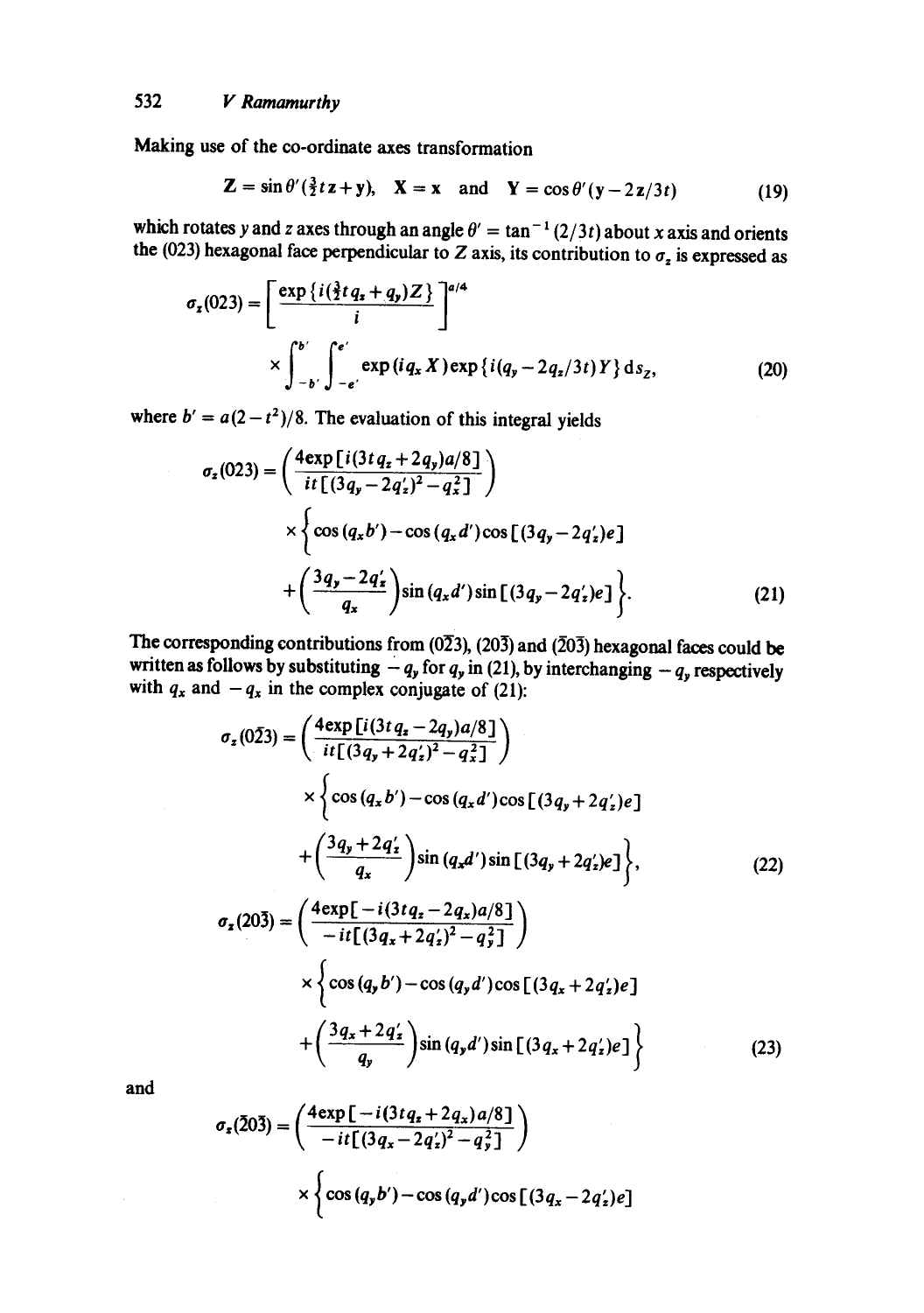*Electron-phonon interactions in act white tin* 533

$$
+\bigg(\frac{3q_{x}-2q_{z}'}{q_{y}}\bigg)\sin\left(q_{y}d'\right)\sin\left[\left(3q_{x}-2q_{z}'\right)e\right]\bigg\}.
$$
 (24)

Similar expressions for the contributions from triangular, decagonal and hexagonal faces to  $\sigma_x$  as well as  $\sigma_y$  are obtained by taking into account the differences in the corresponding components of area of these faces. For instance, the  $z$  component is  $t$ times the x or y component of area of  $(222)$  triangular faces and their contributions to the latter are therefore given by

$$
\sigma_x(222) + \sigma_x(\overline{222}) + \sigma_x(2\overline{22}) + \sigma_x(\overline{222})
$$
  
= 
$$
[\sigma_z(222) - \sigma_z(\overline{222}) + \sigma_z(2\overline{22}) - \sigma_z(\overline{222})]/t
$$
 (25)

and

$$
\sigma_y(222) + \sigma_y(222) + \sigma_y(222) + \sigma_y(222)
$$
  
=  $[\sigma_z(222) - \sigma_z(222) - \sigma_z(222) + \sigma_z(222)]/t.$  (26)

On the contrary, the x component or the y component is  $(2/t)$  and  $(2/3t)$  times the z component of area of the decagonal and hexagonal faces, respectively and hence their contributions to the former and the latter are related by

$$
\sigma_x(201) + \sigma_x(201) = 2[\sigma_x(201) - \sigma_x(201)]/t, \qquad (27)
$$

$$
\sigma_{\mathbf{y}}(02\bar{1}) + \sigma_{\mathbf{y}}(0\bar{2}\bar{1}) = -2[\sigma_{\mathbf{z}}(02\bar{1}) - \sigma_{\mathbf{z}}(0\bar{2}\bar{1})]/t, \qquad (28)
$$

$$
\sigma_x(20\bar{3}) + \sigma_x(\bar{2}0\bar{3}) = -2[\sigma_x(20\bar{3}) - \sigma_x(\bar{2}0\bar{3})]/3t
$$
\n(29)

and

$$
\sigma_{y}(023) + \sigma_{y}(0\bar{2}3) = 2[\sigma_{z}(023) - \sigma_{z}(0\bar{2}3)]/3t.
$$
 (30)

## 3.3 *Expressions for S* (q)

It is possible to write down the interference factor for each of these polyhedra in two different forms by substituting the expressions for the components of  $\sigma$  in 2(a) and 2(b). Since the expressions so obtained for  $S_2(\mathbf{q},t)$  and  $S_3(\mathbf{q},t)$  consist of scalar terms, they could be reduced to convenient forms. In the case of atomic polyhedron for instance, the expression for  $S_2(q, t)$  reduces to  $(A-1)$  when the terms with common denominator are collected together while that for  $S_3(q, t)$  reduces to (A-2) when the products of the trigonometric functions are transformed into their sums and these are included in Appendix A. On the other hand, in the case of lattice polyhedron (which corresponds to the atomic polyhedron of monatomic bct lattice) the expression for  $S_2(\mathbf{q},t)$  goes over to (A-3) of I when the sums of the trigonometric functions are transformed into their products whereas the reverse transformation reduces that for  $S_3(q,t)$  to (A-4) of I, but these two expressions are not given in Appendix A. Thus it is obvious from (2) that (A-l) that (A-l) that (A-l

and (A-2) as well as well as  $\mathcal{A}_1$  and (A-3) are just two of the second alternative (but see several alternative (but see several alternative (but see several alternative (but see several alternative (but see several equivalent) ways of writing down the interference factor. In the factor. In the factor  $\mathbf{r}$ lattice polyhedron and the atomic polyhedron of diatomic white tin share a pair of (004)

since of the latter those of the latter  $\mathcal{S}_{\mathcal{A}}$  intervening basis planes accommodate basis planes accommodate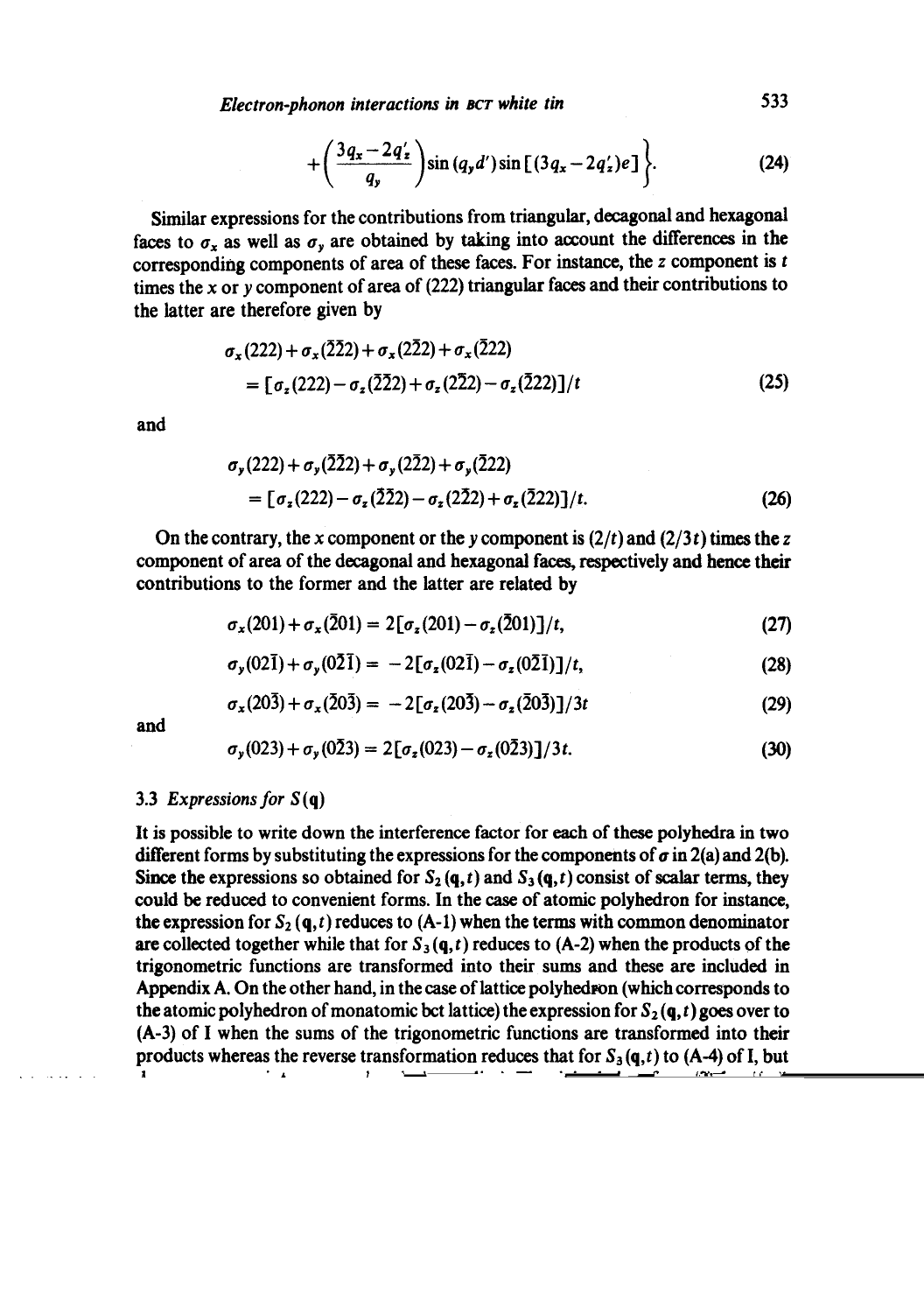planes of the lattice polyhedron, the contributions from all faces, except a pair of square faces, to the interference factors of the atomic polyhedron become complex. However, the contributions from decagonal and hexagonal faces and those from square and triangular faces are not shown separately in (A-1) or (A-2) as the former could easily be distinguished from the latter in these expressions for  $S(\mathbf{q}, t)$ . Nevertheless, there is no simple and straightforward method of obtaining the interference factors of one polyhedron from those of the other.

Notwithstanding the apparent differences, it could be shown that the expressions for  $S_2(q,t)$  and  $S_3(q,t)$  reduce to the same expressions along the principal symmetry directions of the crystal provided L' Hospital's rule is made use of to overcome their singularities. These expressions for the interference factor of the atomic polyhedron along  $\lceil \zeta(00)\rceil$ ,  $\lceil \zeta(0)\rceil$  and  $\lceil 00\zeta \rceil$  directions, where  $\zeta$  is the appropriate reduced wave vector, denoted respectively by (B-l), (B-2) and (B-3) are included in Appendix B. Corresponding expressions of the lattice polyhedron, denoted by (B-4), (B-5) and (B-6) are given in Appendix B of I. It may be observed that each of these expressions tends to unity in the limit of  $\zeta \rightarrow 0$  and becomes zero whenever  $\zeta$  corresponds to a reciprocal lattice vector,  $g \neq 0$ . To demonstrate the basic differences between the two interference factors of white tin, they have been plotted as a function of  $\zeta$  in figures 2(a), (b) and (c), respectively along  $[\zeta 00]$ ,  $[\zeta \zeta 0]$  and  $[00\zeta]$  directions as well as in figure 2(d) along a nonsymmetry direction  $\lceil \zeta \zeta \zeta \zeta \rceil$ . Numerical values of the interference factor,  $G(qr_*)$  which approximates the atomic polyhedron as well as the lattice polyhedron by an ellipsoid of equivalent volume, calculated from the expression (C-l) in Appendix C (the definition of *qr~* given in I is erroneous) have also been plotted in these figures to facilitate their comparison with the corresponding values of  $S(\zeta,t)$ .

## **4. Discussion**

It is obvious from figures 2(a), (b), (c) and (d) that the interference factors,  $S(\zeta,t)$  and  $G(qr_s)$  vary considerably with the direction as well as the volume of the polyhedron and the former goes through zero at values of  $\zeta$  corresponding to  $g \neq 0$ , whereas the latter does not. Further,  $S(\zeta, t)$  of the lattice polyhedron reduces to zero at all reciprocal lattice vectors of bet lattice with  $t < 1$  while that of the atomic polyhedron becomes zero only at some of these vectors but not at others (see figure 2c). Thus an enlarged unit cell which generates these selected vectors but eliminates the rest, is compatible with the atomic polyhedron. In addition,  $S(\zeta, t)$  of the former differs from that of the latter, even at small wave vectors, in all directions except  $[00\zeta]$  direction and these differences are far more significant than the corresponding difference between  $S(\zeta, t)$  and  $G(qr_0)$  in the case of either polyhedron, precisely because the complex shape of the atomic polyhedron is closer to the ellipsoid of equivalent volume rather than to the shape of the lattice polyhedron. Nevertheless, the surface of the atomic polyhedron does not match with that of the ellipsoid of equivalent volume in any direction and the former lies inside the latter along [ $\zeta$ 00], [ $\zeta$ <sub>20</sub>], [00 $\zeta$ ] and [ $\zeta$ <sub>2</sub> $\zeta$ ] directions. Consequently, the values of  $S(\zeta,t)$  are lower than those of  $G(qr_s)$  but the proximity of these surfaces gives rise to least difference between the two along  $[\zeta \zeta 0]$  direction. In the case of lattice polyhedron, on the other hand, this difference is positive along  $[00\zeta]$  and  $[\zeta\zeta 2\zeta]$  directions while it is negative along  $[\zeta]$  and  $[\zeta]$  directions. Since the volume of the lattice polyhedron is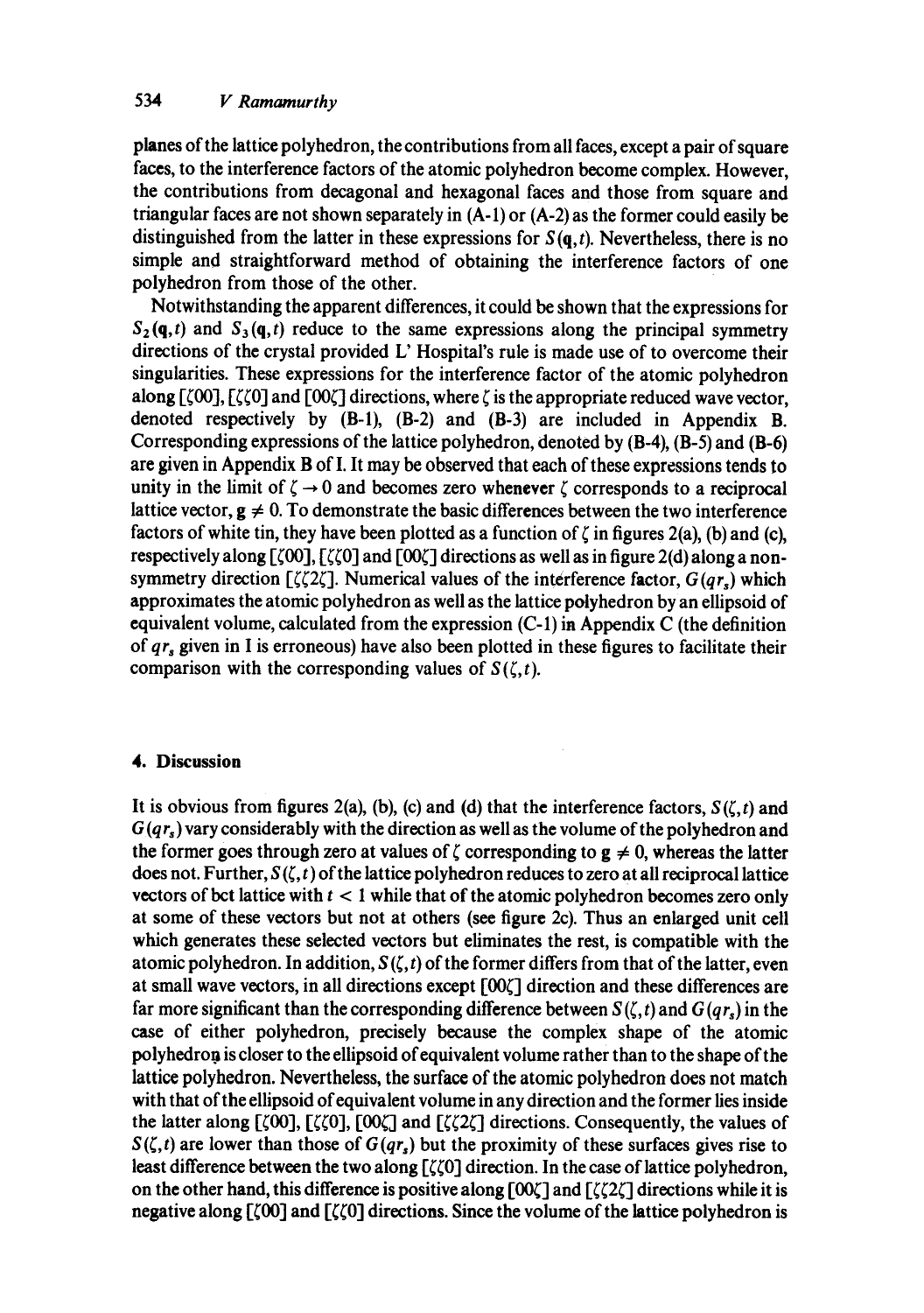twice that of the atomic polyhedron, the corresponding difference between the  $G(qr_s)$ or the matching of the ellipsoid surfaces is devoid of any significance.

It can be shown that the reciprocal lattice vectors associated with the atomic polyhedron of diatomic white tin, determined from the numerical values of  $\zeta$  at which its  $S(\zeta, t)$  goes through zero, correspond to a bct lattice with unit cell dimensions  $4\pi/a$ ,  $4\pi/a$  and  $8\pi/c$  whereas those associated with the lattice polyhedron belong to a fct lattice with unit cell dimensions  $4\pi/a$ ,  $4\pi/a$  and  $4\pi/c$ . The axial ratio of the former is twice that of the latter, each being  $> 1$ . However, the reciprocal lattice vectors deduced from the x-ray structure factors of bct white tin do not correspond to either of these lattices. In this context, it may be recalled that the interference factor,  $S(\zeta, t)$  reduces to zero at a reciprocal lattice vector while the structure factor does not. Conseqently, the former rejects a reciprocal lattice vector associated with the lattice polyhedron and the latter retains it when the contributions from the basis atoms fail to reduce both factors to zero. It should therefore be obvious from this discussion that the basis atoms have created some confusion regarding the correct shape and size of the first Brillouin zone in the case of white tin. For example, the size of the Brillouin zone associated with the atomic polyhedron and the lattice polyhedron, deduced respectively from the bct lattice and the fct lattice, are twice and half that deduced from the x-ray structure factors. The latter is a distorted dodecahedron of volume 32  $\pi^3/a^2c$  which could accommodate all modes of vibration associated with a diatomic bct lattice. Nevertheless most lattice dynamical calculations on white tin (Brovman and Kagan 1966; Chen 1967; Kam and Gilat 1968) have made use of the Brillouin zone of a monatomic bct lattice with  $t < 1$ , which is identical with that of the lattice polyhedron. The additional modes of vibration due to basis atoms are taken into account by the optical branches in this reduced zone. On the contrary, the present investigations reveal that  $S(\zeta, t)$  of the atomic polyhedron of white tin is not compatible with either of these zones.

Since the atomic arrangement of diatomic bct tin is associated with two different polyhedra, the basic differences between the corresponding sets of recirprocal lattice vectors could be reconciled by associating all Brillouin zones with the same reciprocal lattice. For this purpose, we make use of the bet lattice compatible with the atomic polyhedron. All the reciprocal lattice vectors associated with the lattice polyhedron and those associated with x-ray structure factors are generated by this lattice with three basis vectors defined by

$$
\mathbf{b}_{1}^{*} = \frac{2\pi}{a} [\hat{i} + \hat{j}], \quad \mathbf{b}_{2}^{*} = \frac{2\pi}{c} [t\hat{j} + \hat{k}] \quad \text{and} \quad \mathbf{b}_{3}^{*} = \frac{2\pi}{c} [t\hat{i} + \hat{k}] \tag{31}
$$

and two basis vectors ( $b\ddagger$  and  $b\ddagger$ ), respectively. It should therefore be clear from this representation that the basis atoms reduce the x-ray structure factors, corresponding to only one set of basis vectors, to zero even though their contributions to  $S(\zeta, t)$  never become zero at any basis vector. Besides, the "atomic polyhedron" of this lattice which corresponds to the smallest of the three Brillouin zones, is linked with the lattice polyhedron while the "lattice polyhedron" of this lattice which corresponds to the largest of the three Brillouin zones, is linked with the atomic polyhedron of white tin. On the contrary, the "atomic polyhedron" of the bct lattice with only two basis points which is identical with the other Brillouin zone, is not connected with either polyhedron. In addition, it is necessary to recall from I that the diatomic bct lattice is derived from the diamond cubic lattice by exploiting the crystallographic equivalence between fct and bct lattices. The *sp*<sup>3</sup> hybridization doubles the size of the Brillouin zones to accommodate four electrons per atom in each zone. Nevertheless, the shape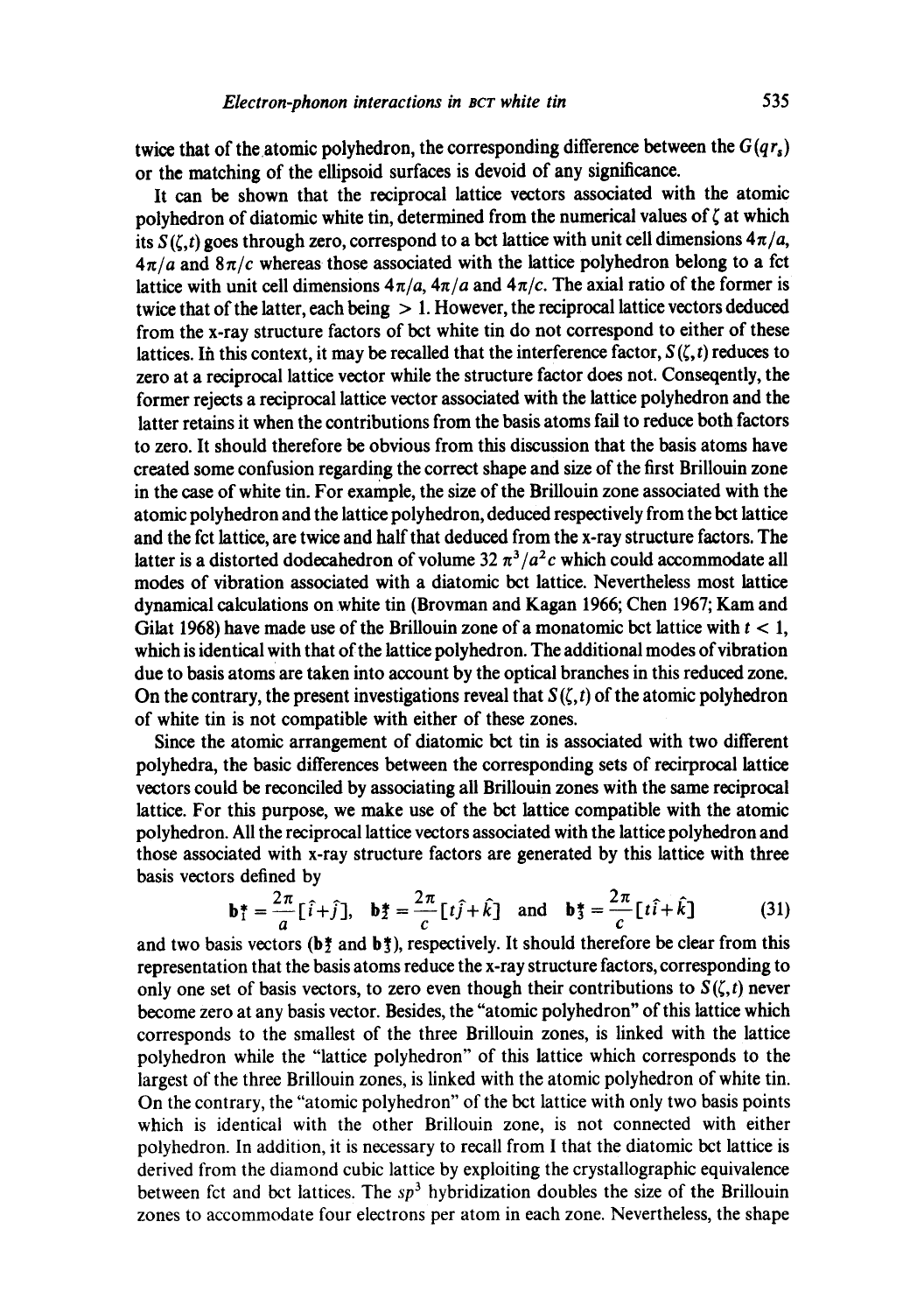

and size of the first BriUouin zone for the electrons of white tin are identical with those of the "lattice polyhedron" (Mott and Jones 1936). The electron-phonon interactions should therefore be evaluated using  $S(\zeta, t)$  of the atomic polyhedron and the reciprocal lattice vectors generated by the bct lattice.

It was shown in 1 that the Wigner-Seitz approximation leads to an erroneous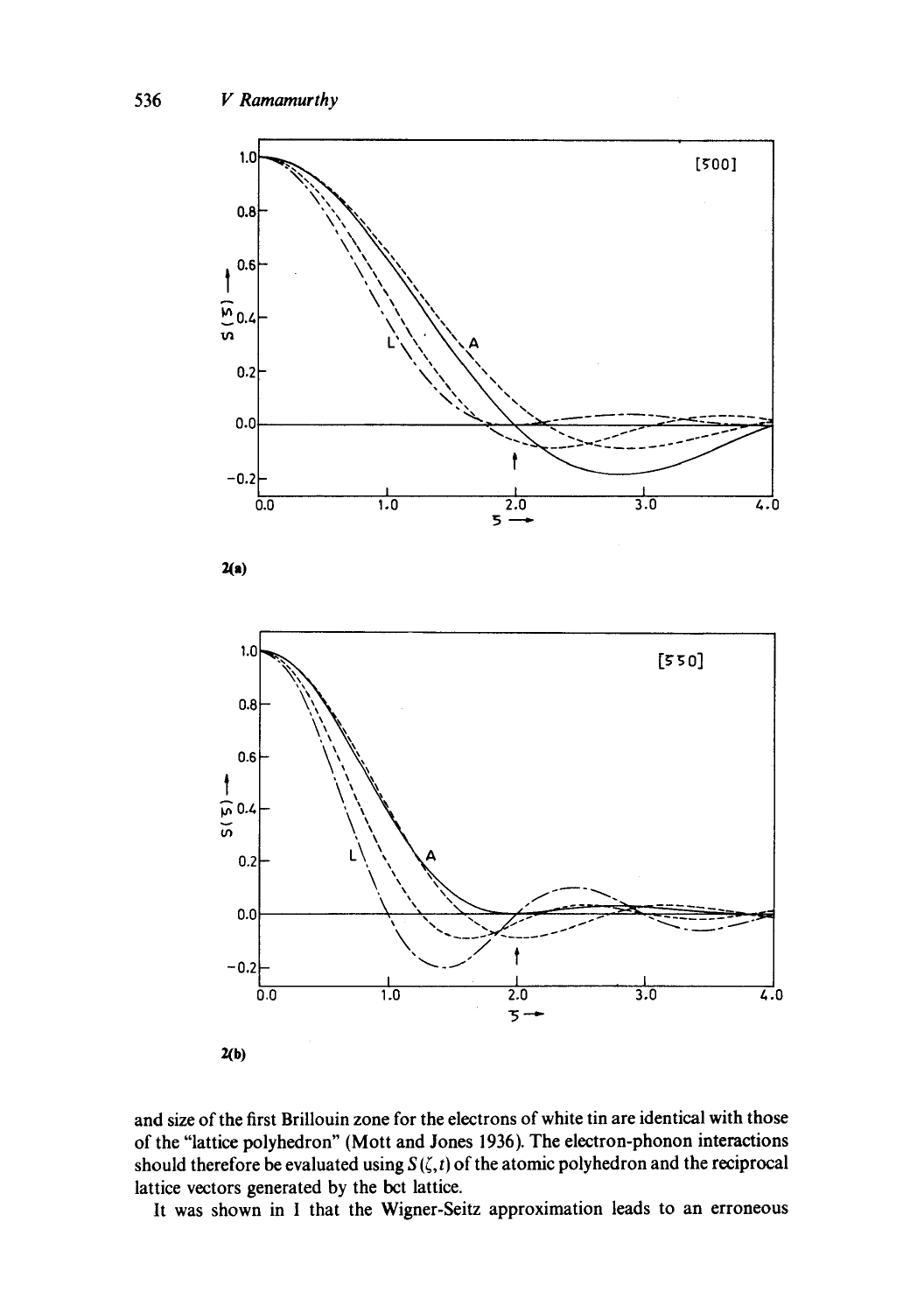

 $2(d)$ 

Figure 2.  $\zeta$ -dependence of interference factors in the case of diatomic white tin along (a) [ $\zeta$ 00] direction, (b) [ $\zeta$  $\zeta$ 0] direction, (c) [00 $\zeta$ ] direction and (d) [ $\zeta$  $\zeta$ 2 $\zeta$ ] direction (see Appendix for appropriate expressions): atomic polyhedron (A)  $S(\zeta)$ ----, *G(qr<sub>s</sub>*)------; lattice polyhedron (L)  $S(\zeta)$  -----,  $G(qr_s)$ -----. The arrows indicate that both  $S(\zeta)$  pass through zero whereas either  $G(qr_s)$  does not, at non-zero reciprocal lattice vectors. At  $\zeta = 1.0$  and 3.0 in (b) as well as at  $\zeta = 2.0$  in (c)  $S(\zeta)$  of the latter reduces to zero but that of the former does not.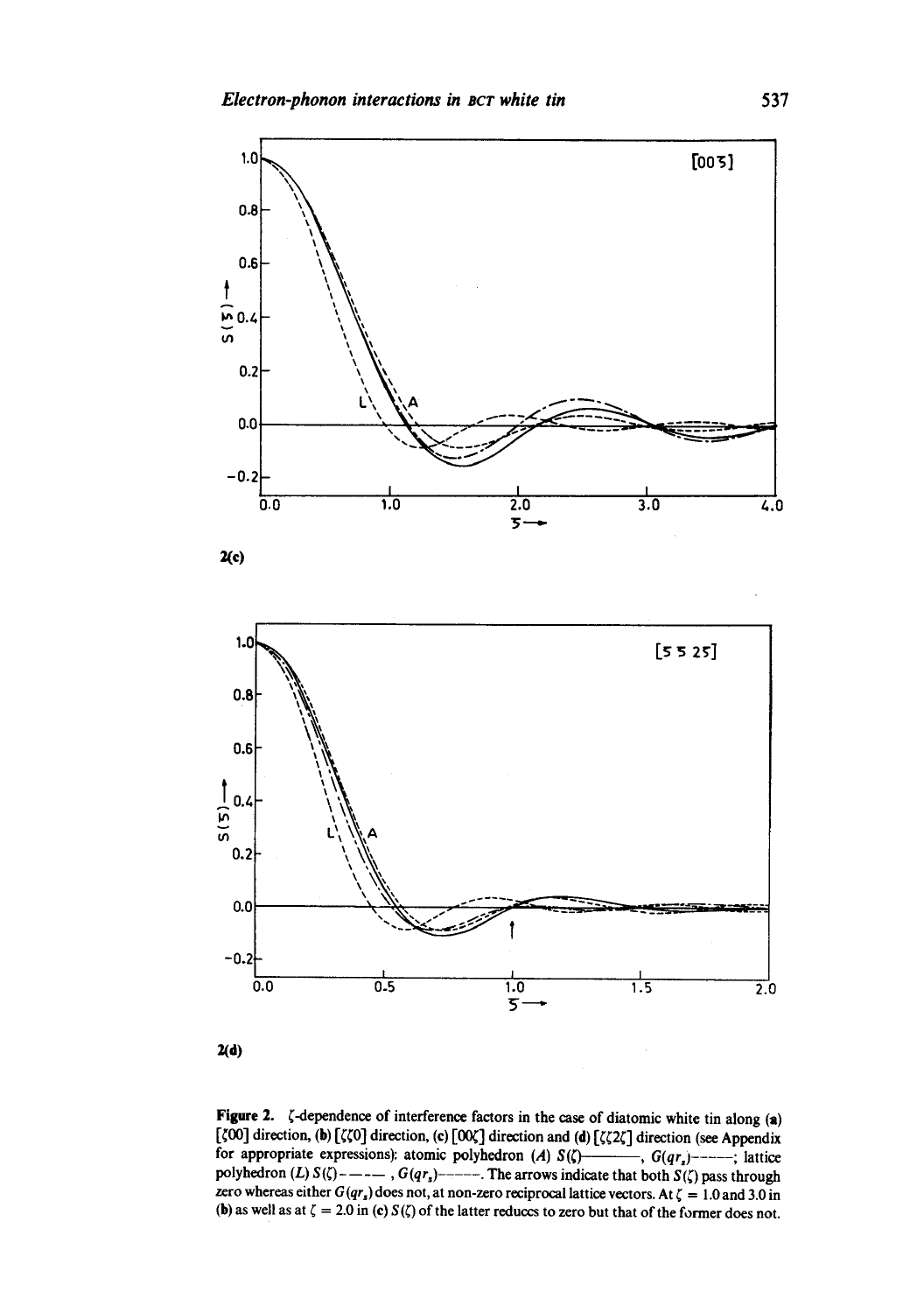evaluation of the contributions from umklapp processes to the thermal and electrical properties of metals and is not consistent with the symmetry requirements of the lattice. Further, the acoustical and optical modes of vibration of a diatomic lattice are linked, respectively with the 'in-phase' and 'out of phase' motion of the basis atoms. Since the contributions from the basis atoms are completely ignored by  $S(\zeta,t)$  of the lattice polyhedron, but are mixed up with those from lattice atoms in  $G(qr_s)$  of the atomic polyhedron, evaluation of the electron-phonon interactions using either of these mterference factors yields the same contributions to optical as well as acoustical modes of vibration and neither of these branches conforms to the translational symmetry of the lattice. Perhaps, this is one of the reasons for not incorporating the electron-phonon interactions into the lattice dynamical models for bct white tin (Wolfram *et al* 1963; De Wames and Lehman 1964; Brovman and Kagan 1966; Kam and Gilat 1968, Ramjirao and Narayanamurthy 1985). It should therefore be obvious from this discussion that the correct evaluation of the contributions from normal and urnklapp processes to different modes of vibration in a diatomic lattice requires the exact evaluation of the interference factor over the actual shape of the atomic polyhedron so that it is expressed as a sum of contributions from basis planes (bisecting the basis vectors) and lattice planes (bisecting the lattice vectors). Lattice dynamical study of white tin based on an elastically consistent model which incorporates the electronphonon interactions, for the first time, is described elsewhere (Rajendraprasad 1982).

# **5. Conclusions**

The symmetry of the atomic polyhedron of diatomic white tin considerably simplifies the exact evaluation of electron-phonon matrix elements over its actual shape and facilitates the separation of the lattice atom contributions from the basis atom contributions to the interference factor  $S(q,t)$ . Nevertheless, the expressions for  $S(q,t)$ of the lattice polyhedron which ignore the basis atom contributions entirely, cannot be derived from those of the atomic polyhedron. The reciprocal lattice vectors associated with the latter are quite different from those associated with the former. Since the lattice and basis plane contributions are inseparable in  $G(qr<sub>s</sub>)$ , the Wigner-Seitz approximation is not valid for a diatomic lattice and exact expressions for  $S(\mathbf{q},t)$  of the atomic polyhedron together with a compatible set of reciprocal lattice vectors are required for a proper evaluation of the thermal and electrical properties of white tin and to satisfy the symmetry requirements of the lattice.

# **Acknowledgements**

The author is grateful to Dr S B Rajendraprasad for many valuable and stimulating discussions and to Dr D Ranganathan and Mr A Thayumanavan for their assistance in computation.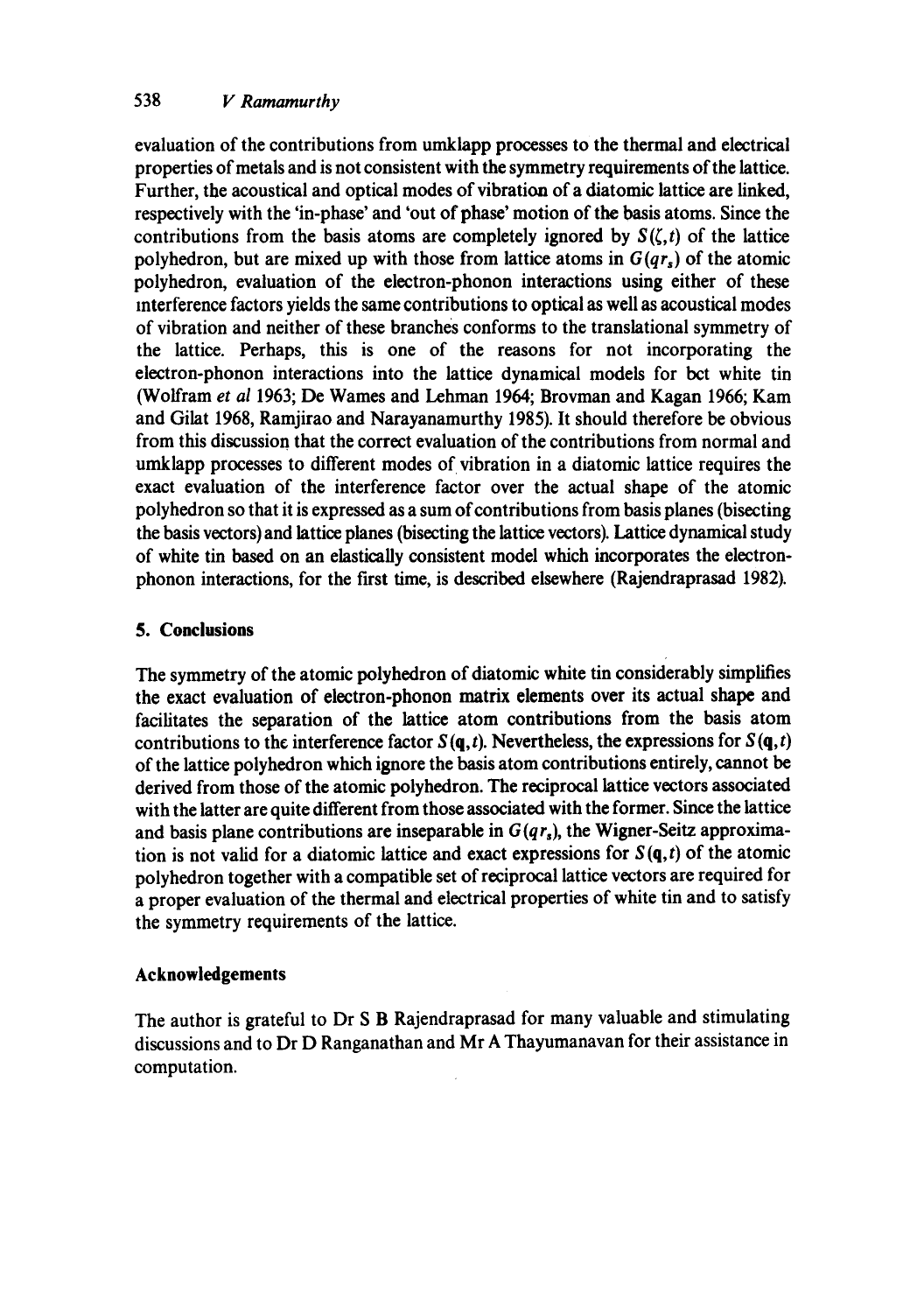Appendix A. Expressions for S(q, t) of the atomic polyhedron: general direction Appendix A. Expressions for S(q, t) of the atomic polyhedron: general direction

$$
S_{2}(\mathfrak{q},t) = \left[\frac{2}{t^{2}(u+v+w)}\right] \left\{ (2t \sin{(w)} \sin{(\delta' u)} \sin{(\delta' v)} /uv) + \left((t+2)\left[\frac{\exp{i((w+u+v)/2]}{i(2w'-3u+v)(2w'+u-3)v}}\right] \exp\left[-i(u-v)y'\right] - \exp\left[-i(u-v)y'\right] \right] \right\}
$$
  
\n
$$
+ t[a \text{ term with } v \text{ and } -v \text{ interchanged}] + (t-2)[\frac{\exp{i((w-u-v)/2]}{i(2w'+3u-v)(2w'-u-v)}}\right\} + \text{complex conjugate} \left] + t[a \text{ term with } v
$$
  
\n
$$
\times \left\{ \cos\left[(2w'+u+v)/2\right] - 2i(u-v) \sin\left[(2w'+u+v)/2\right] / (2w'+u+v)} \right\} + \text{complex conjugate} \left] + t[a \text{ term with } v
$$
  
\n
$$
+ \left\{ \cos\left[(2w'-u)/2\right] - 2i(u-v) \sin\left[(2w'+u+v)/2\right] / (2w'-u+v)} \right\} + \text{complex conjugate} \left\{ \frac{-i(u-v)y' - \exp\left[-i(u-v)/2\right]}{i\left[(2w'-u)/2\right] \sin\left[(2w'-u)/2\right] \sin\left[(2w'-u)/2\right] \sin\left[(2w'-u)/2\right] \right\}}
$$
  
\n
$$
+ (t-2)[a \text{ term with } u \text{ and } -u \text{ interchanged} + \text{two complex conjugate terms with } u \text{ and } v \text{ interchanged} \right)
$$
  
\n
$$
+ (3t+2)[\exp\left[(3tw'+2v)/4\right] \left\{ \cos(\beta u) - \cos\left[(2w'-u)/2\right] \cos(\beta' u) + \left[(2w'-3v)/2\right] \sin(\beta' u) - \sin\left[(2w'-3v)/2\right] \sin(\beta' u) - \sin\left[(2w'-2v)/2\right] \sin(\beta' u) \right\}
$$
  
\n
$$
+ (3t+2)[\exp\left[(3tw'+2v)/4\right] \left\{ \cos(\beta u) - \cos\left[(2w'-u)/2\right] \cos(\beta' u) + \left[(2w'-3v)/2\right] \sin
$$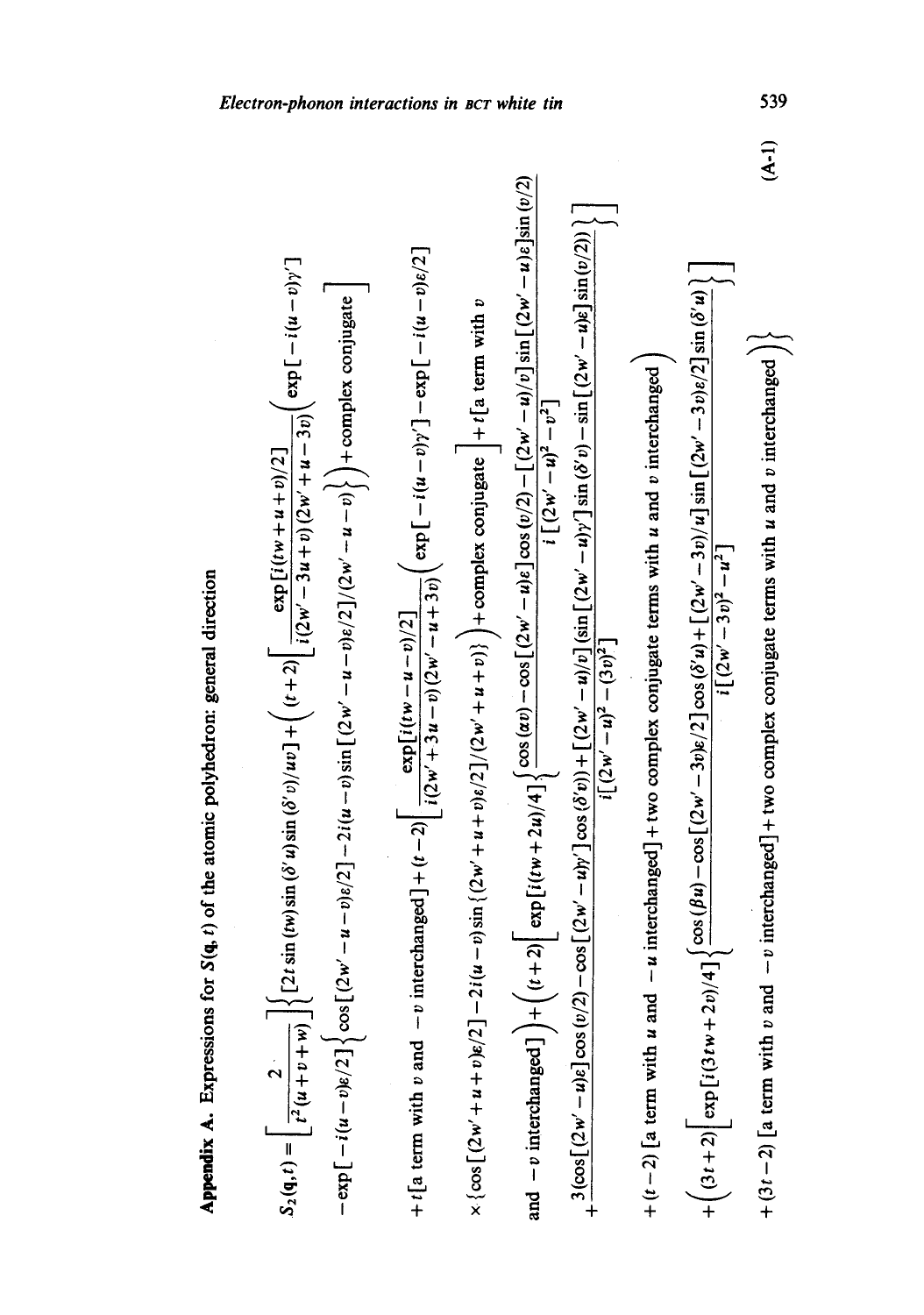| $S_3(\mathbf{q},t) = \left[ \frac{1}{t^2(u^2 + v^2 + w^2)} \right] \left\{ \left[ t w \left( \sin (t w + \delta' u - \delta' v) + \sin (t w - \delta' u + \delta' v) - \sin (t w + \delta' u + \delta' v) - \sin (t w - \delta' u - \delta' v) \right] / uv \right\}$                                              | 540        |
|--------------------------------------------------------------------------------------------------------------------------------------------------------------------------------------------------------------------------------------------------------------------------------------------------------------------|------------|
| + complex conjugate<br>$(2w' - 3u + v)$ $(2w' + u - 3v)$<br>+ $\left[ (tw + u + v)(\frac{\exp[i(tw + u + v)/2]}{i(2w' - u - v)} \right] \frac{2(2w' - u - v)\exp[-i(u - v)y']} {(2w' - u)(2w' - u - v)} - \frac{\exp[i(v - w)(e - u)v]}{(2w' - u - v)} \frac{-\exp[i(w' - u - v)(e - u)v]}{(2w' - u - v)} \right]$ |            |
| + complex conjugate<br>+ $(tw - u - v)(\frac{\exp[i(tw - u - v)/2]}{i(2w' + u + v)} \left\{ \frac{2(2w' + u + v)\exp[-i(u - v)y']}{(2w' + 3u - v)} - \frac{\exp[i(v + w')\varepsilon]}{(2w' + 3u - v)} - \frac{\exp[-i(w' + u)\varepsilon]}{(2w' + 3u - v)}\right\}$<br>$(2w' + 3u - v)$                           | Ramamurthy |
| $[(2w'-u)^2-v^2]$<br>+two additional terms with v and $-v$ interchanged $\left  + \right  \frac{(iw+2u)\exp[i(iw+2u)/4]}{sin(2u)/4}$ (2 cos( <i>av</i> )                                                                                                                                                           |            |
| $\frac{2\cos[(2w'-u)\varepsilon+(v/2)]}{(2w'-u-3v)}+\frac{2\cos[(2w'-u)\varepsilon-(v/2)]}{(2w'-u+3v)}-\frac{\cos[(2w'-u)\gamma'+\delta'v]}{v(2w'-u-3v)}+\frac{\cos[(2w'-u)\gamma'-\delta'v]}{v(2w'-u+4v)}$                                                                                                        |            |
| two complex conjugate terms with u and v interchanged<br>+ a term with $u$ and $-u$ interchanged +                                                                                                                                                                                                                 |            |
| $\frac{\cos{(\epsilon w' - \gamma' v + \delta' u)}}{-\cos{(\epsilon w' - \gamma' v - \delta' u)}}$<br>$u(2w' - 3v + u)$<br>$u(2w' - 3v - u)$<br>$[(2w'-3v)^2-u^2]$<br>$\left[ \frac{(3+w+2v)\exp[i(3tw+2v)/4]}{2\cos(\beta u)} \right]$<br>$+$                                                                     |            |
| $+$ a term with $v$ and $-v$ interchanged + two complex conjugate terms with $v$ and $u$ interchanged                                                                                                                                                                                                              | $(A-2)$    |
| where $u = q_x a/2$ , $v = q_y a/2$ , $w = q_z a/2$ , $w' = w/t$ , $\varepsilon = t^2/4$ , $\alpha = (\frac{1}{2} + \varepsilon)$ , $\beta = (\frac{1}{2} - \varepsilon)$ , $\gamma' = \frac{3}{2}\varepsilon$ and $\delta' = (1 - 3\varepsilon)/2$ .                                                              |            |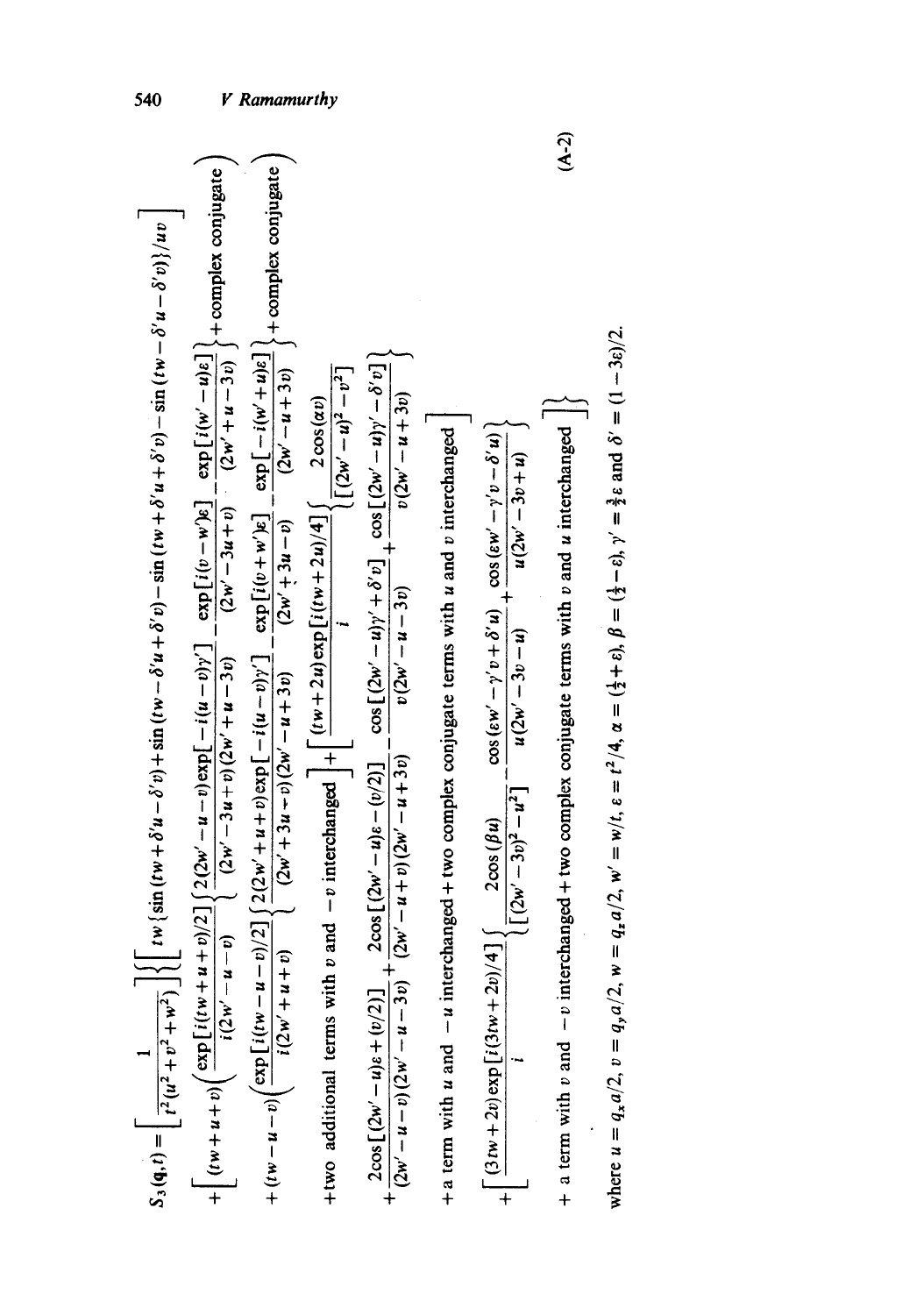# Appendix B. Expressions for  $S(q, t)$  of the atomic polyhedron: symmetry directions

 $[\zeta 00]$  direction

$$
S(\zeta, t) = \frac{32 \sin(\pi \zeta/2)}{9t^2 (\pi \zeta)^3} \left[ 14 \sin^2\left(\frac{\gamma' \pi \zeta}{2}\right) - 12 \sin^2\left(\frac{\varepsilon \pi \zeta}{2}\right) + 6 \sin\left(\frac{5 \varepsilon \pi \zeta}{4}\right) \sin\left(\frac{\varepsilon \pi \zeta}{4}\right) + (3 \delta' \pi \zeta) \sin(\gamma' \pi \zeta) \right]
$$
(B-1)

 $[\zeta\zeta0]$  direction

$$
S(\zeta, t) = \frac{2\sin(\pi\zeta/2)}{t^2(\pi\zeta)^3} \left[ 3\sin\left(\frac{\varepsilon\pi\zeta}{2}\right) \{2\sin[(\beta + \gamma')\pi\zeta] - \sin[(\alpha - \gamma')\pi\zeta] \} + (2\varepsilon\pi\zeta)\sin(\alpha\pi\zeta) + \sin(\gamma'\pi\zeta)\sin(\delta'\pi\zeta) + \sin(\beta\pi\zeta)\sin(2\varepsilon\pi\zeta) + \sin(\varepsilon\pi\zeta)\sin\left(\frac{\pi\zeta}{2}\right) \right]
$$
(B-2)

 $[00\zeta]$  direction

$$
S(\zeta, t) = \frac{4t^4}{(\pi \zeta)^3} \left[ \sin\left(\frac{\pi \zeta}{4}\right) \left\{ \sin^2\left(\frac{\pi \zeta}{4}\right) + 3\sin\left(\frac{5\pi \zeta}{8}\right) \sin\left(\frac{\pi \zeta}{8}\right) \right. \right.+\left(\frac{\delta' \pi \zeta}{\varepsilon}\right) \sin\left(\frac{3\pi \zeta}{4}\right) \left\} + \sin^2\left(\frac{\pi \zeta}{8}\right) \left\{ 4\sin\left(\frac{\pi \zeta}{2}\right) \right.+ 3\sin\left(\frac{3\pi \zeta}{4}\right) \left\} \right] + \frac{4(\delta')^2 \sin(\pi \zeta)}{(\pi \zeta)} \tag{B-3}
$$

where the reduced wave vector,  $\zeta = q_x a/2\pi$ ,  $q_y a/2\pi$  and  $q_z c/2\pi$  along x, y and z directions, respectively.

# Appendix C. Expression for *G(qr,)*

$$
G(qr_s) = [3 \sin (qr_s) - (qr_s) \cos (qr_s)]/(qr_s)^3
$$
  
\n
$$
qr_s = \left(\frac{6t}{\pi v}\right)^{1/3} [u^2 + v^2 + w^2]^{1/2}
$$
\n(C-1)

 $\cdot$  where

and v is the number of atoms per unit cell.

### **References**

Ashokkumax 1973 *Noncentral interactions in metals.* Ph.D. Thesis, Indian Institute of Technology, Delhi, p. 49 Bross H and Bohn B 1967 *Phys. Status Solidi* 20 277 Brovman E (3 and Kagan Y U 1966 *Soy. Phys.--Solid State* g 1120 Chen S H 1967 *Phys. Rev.* 163 532

De Wames R E and Lehman G W 1964 *Phys. Rev.* 135 Al70

Kam Z and Gilat G 1968 *Phys. Rev.* 175 1156